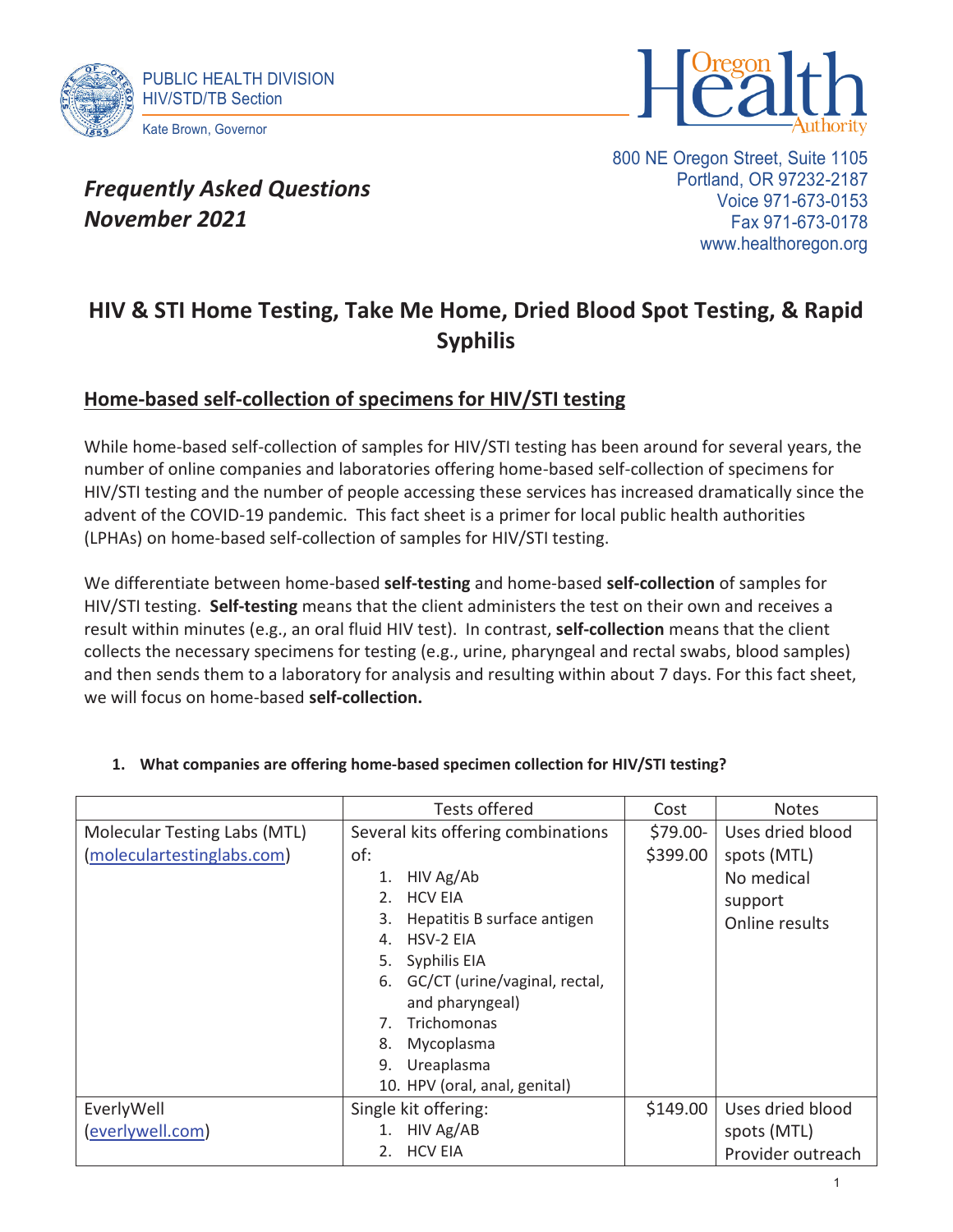| Let's Get Checked<br>(letsgetchecked.com)                                      | 3. HSV-2 EIA<br>4. Syphilis EIA<br>5. GC/CT (urine for people with<br>penises, vaginal swab for<br>people with vaginas)<br>6. Trichomonas<br>Three options:<br>1. CT/GC (urine only)<br>2. HIV, syphilis (RPR and EIA),<br>GC/CT (urine only),<br>Trichomonas.<br>3. HIV, syphilis (RPR and EIA),<br>GC/CT (urine only),<br>Trichomonas, Mycoplasma,<br>Ureaplasma, Gardnerella (BV)                     | \$99.00<br>(1)<br>\$149.00<br>(2)<br>\$249.00<br>(3) | for positive tests<br>App-based client<br>results<br>Uses microtainer<br>tube for blood<br>collection<br>Provider line 24/7,<br>outreach for<br>positive tests<br>Oral treatment<br>can be prescribed<br>and sent to client's<br>home<br>App-based client<br>results |
|--------------------------------------------------------------------------------|----------------------------------------------------------------------------------------------------------------------------------------------------------------------------------------------------------------------------------------------------------------------------------------------------------------------------------------------------------------------------------------------------------|------------------------------------------------------|----------------------------------------------------------------------------------------------------------------------------------------------------------------------------------------------------------------------------------------------------------------------|
| MyLabBox<br>(www.mylabbox.com)                                                 | Several kits offering combinations<br>of:<br>1. HIV Ag/Ab<br>2. HCV EIA<br>3. HSV-2 EIA<br>4. Syphilis EIA (treponemal only)<br>5. GC/CT (urine/vaginal, rectal,<br>and pharyngeal)<br>6. Trichomonas<br>7. Mycoplasma<br>8. Ureaplasma<br>Yeast<br>9.<br>10. BV<br>11. HPV for women 30+ (genital<br>only)<br>12. Additional PrEP labs (hepatitis<br>B surface antigen), creatinine,<br>pregnancy test) | \$99.00-<br>\$499.00                                 | Uses dried blood<br>spots (MTL)<br>Provider outreach<br>for positive tests;<br>telemedicine<br>consultation for<br>positive HIV tests<br>Oral treatment<br>can be prescribed<br>and sent to client's<br>home<br>Online results                                       |
| <b>Health Testing Centers</b><br>(www.healthtestingcenters.com)<br><b>iDNA</b> | Several kits offering combinations<br>of:<br>1. HIV Ag/Ab<br>2. HCV EIA<br>3. HSV-2 EIA<br>4. Syphilis EIA<br>5. GC/CT (urine/vaginal, rectal,<br>and pharyngeal)<br>6. Trichomonas<br>7. Mycoplasma<br>8. Ureaplasma<br>9. HPV (oral, anal, genital)<br>Several kits offering combinations                                                                                                              | \$79.00-<br>\$349.00<br>\$78.00-                     | Uses dried blood<br>spots (MTL)<br>Medical team<br>available for<br>questions<br>Online results<br>Uses dried blood                                                                                                                                                  |
| (www.idna.com)                                                                 | of:<br>1. HIV Ag/Ab                                                                                                                                                                                                                                                                                                                                                                                      | \$298.00                                             | spots (MTL)<br>Free test of cure                                                                                                                                                                                                                                     |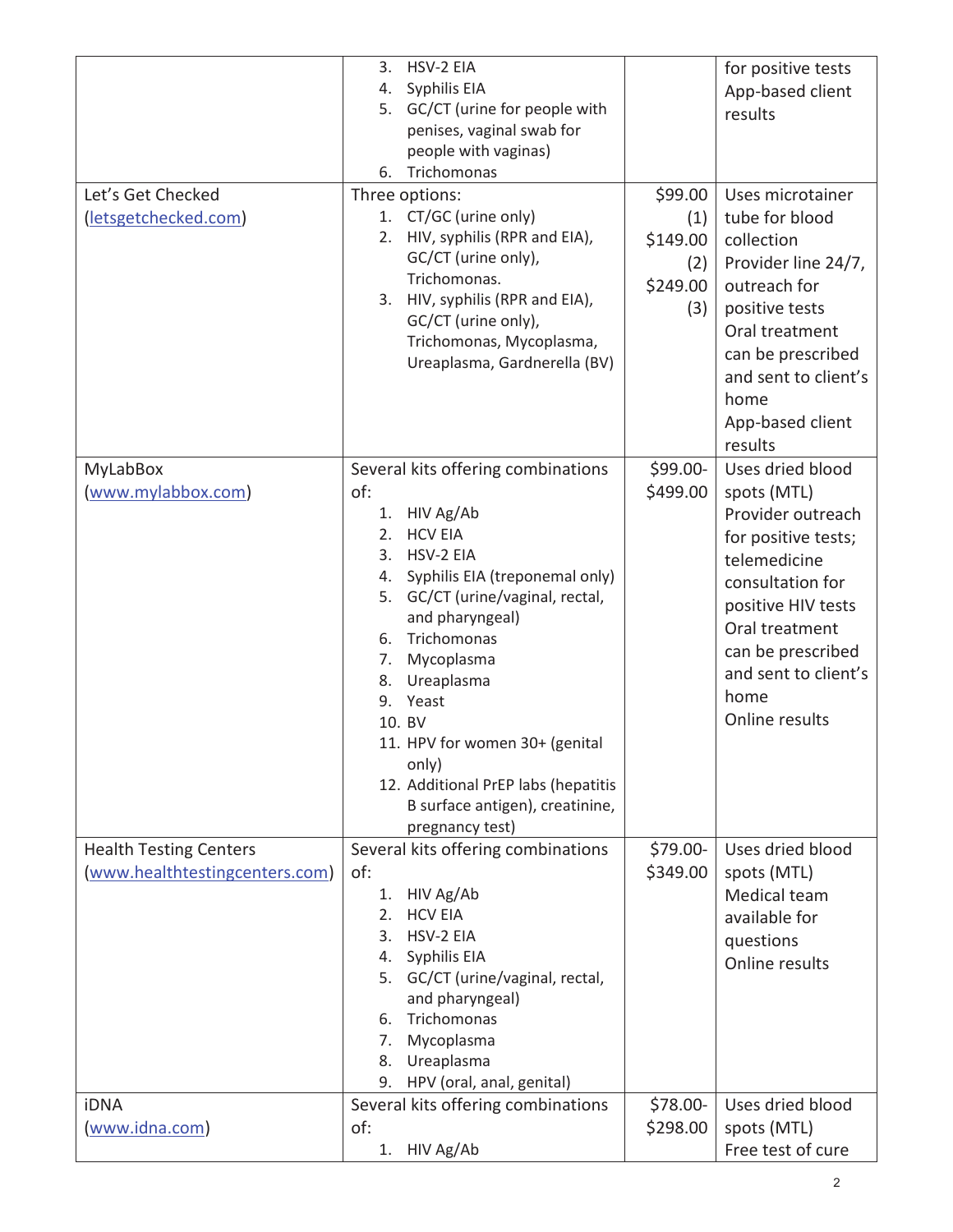|                                | <b>HCV EIA</b><br>2.<br>HSV-2 EIA<br>3.<br>Syphilis EIA<br>4.<br>5. GC/CT (urine for people with<br>penises, vaginal swab for<br>people with vaginas)<br>Trichomonas<br>6.<br>Mycoplasma<br>7.<br>Ureaplasma<br>8.<br>9. HPV (genital only)                                                     |                                                | No medical<br>support<br>Online results                                                                                                                              |
|--------------------------------|-------------------------------------------------------------------------------------------------------------------------------------------------------------------------------------------------------------------------------------------------------------------------------------------------|------------------------------------------------|----------------------------------------------------------------------------------------------------------------------------------------------------------------------|
| Verisana<br>(www.verisana.com) | Several kits offering combinations<br>of:<br>1. HIV Ag/Ab<br><b>HCV EIA</b><br>2.<br>HSV-2 EIA<br>3.<br>4. Syphilis EIA<br>5. GC/CT (urine for people with<br>penises, vaginal swab for<br>people with vaginas)<br>6. Trichomonas<br>Mycoplasma<br>7.<br>8. Ureaplasma<br>9. HPV (genital only) | \$89.00-<br>\$299.00                           | Uses dried blood<br>spots (MTL)<br>No medical<br>support<br>Online results                                                                                           |
| <b>NuRX</b><br>(www.nurx.com/) | Three kits offering:<br>1. HIV Ag/Ab, GC/CT (urine),<br>syphilis EIA<br>2. HIV Ag/Ab, GC/CT (urine),<br>syphilis EIA, trich<br>3. HIV Ag/Ab, HCV EIA, GC/CT<br>(urine, pharyngeal, rectal),<br>syphilis EIA                                                                                     | \$150.00-<br>\$200.00,<br>accepts<br>insurance | Uses dried blood<br>spots (MTL)<br>Provider outreach<br>Oral treatment<br>can be prescribed<br>and sent to client's<br>home                                          |
| <b>MISTr</b><br>(heymistr.com) | 1. HIV Ag/Ab<br><b>HCV EIA</b><br>2.<br>Syphilis EIA<br>3.<br>GC/CT (urine, pharyngeal,<br>4.<br>rectal)<br>5. PrEP labs: hepatitis B surface<br>antigen, creatinine,<br>pregnancy testing                                                                                                      | Free with<br>PrEP,<br>accepts<br>insurance     | Online PrEP<br>provider<br>Uses dried blood<br>spots (MTL)<br>PRISM health<br>providers (CAP,<br>Portland, OR)<br>consultation and<br>outreach for<br>positive tests |
| PlushCare<br>(plushcare.com)   | Tests offered not listed on<br>website; test kits sent out after<br>provider consultation. PlushCare is<br>also an online PrEP provider                                                                                                                                                         | Not<br>listed,<br>accepts<br>insurance         | Telemedicine<br>service that<br>provides STI self-<br>collection kits and<br>PrEP                                                                                    |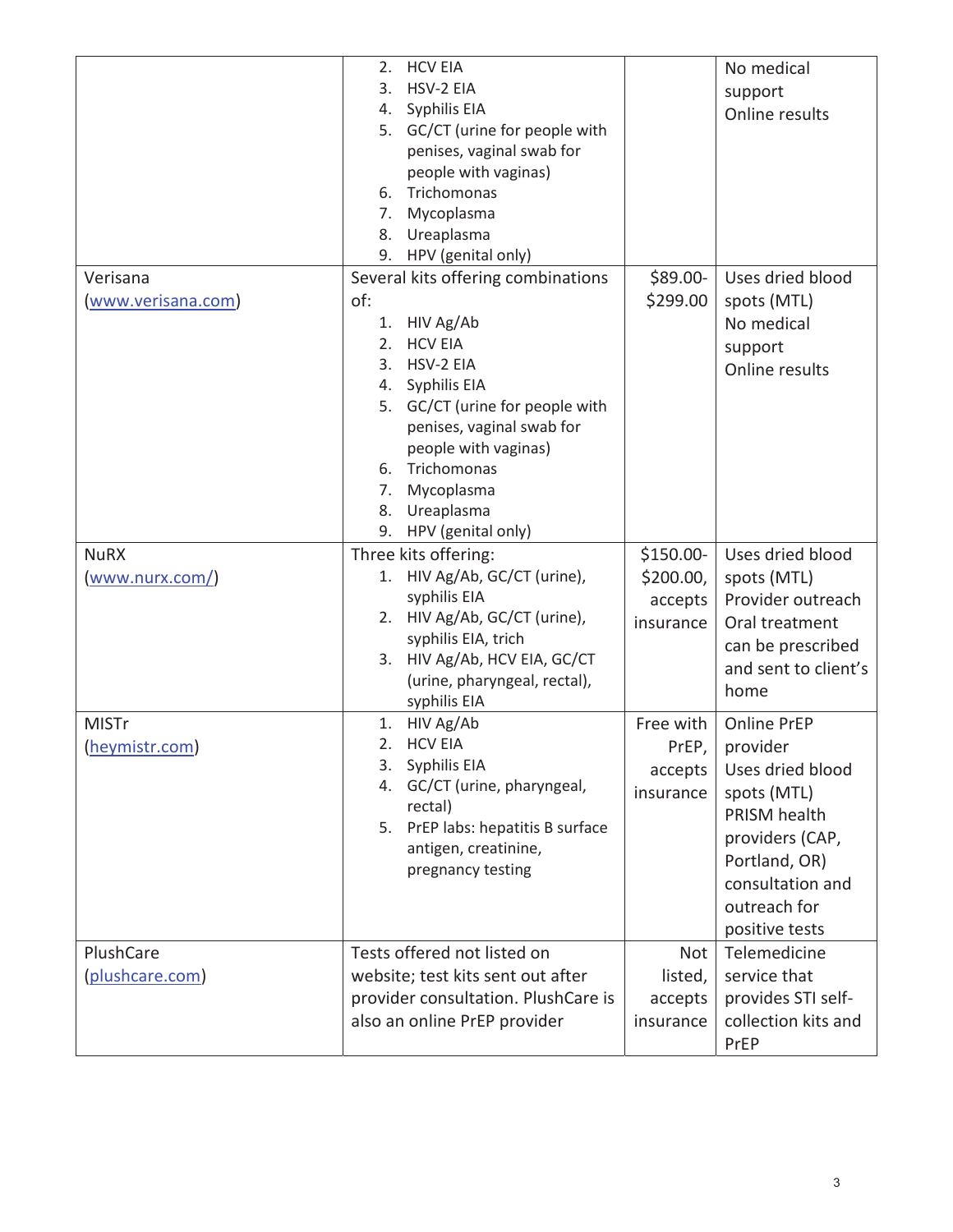### **2. What reporting rules do companies that offer home-based specimen self-collection for STI testing follow?**

All of the companies that use dried blood spot (DBS) testing, including the OHA STI home self-collection program (TakeMeHome), send specimens to Molecular Testing Labs (MTL) based in Vancouver, WA. MTL reports positive laboratory results to Orpheus electronically.

Oregon law requires laboratories to report positive communicable disease case reports for anyone who is an Oregon resident or temporarily resides in Oregon. Oregon law also requires laboratories who reach a certain threshold of positive case reports to begin reporting electronically. We continue to investigate how well different home-based self-collection providers are complying with this rule and will respond accordingly if compliance becomes an ongoing issue.

**3. When results are reported, what are the expectations of LPHAs? Should they first attempt to track down the ordering provider at the online testing company? Or contact the patient directly about a screening result and help facilitate confirmatory testing/treatment? In other words, does the health department have a role in home/self-testing?**

The ordering provider for home-based self-collection of specimens for STI testing may not have all of the information that LPHAs may need to assess whether a patient has had confirmatory testing or treatment. Some companies provide consultations with a provider who can prescribe oral treatment (e.g., for CT, GC, trichomoniasis, bacterial vaginosis, and candidiasis) or linkage to treatment, some provide outreach for positive tests to facilitate treatment, and some provide no consultation or outreach by a provider. Therefore, we recommend reaching out directly to patients for follow-up to confirmatory testing, linkage to treatment, and if appropriate, partner services.

### **4. Can the counties purchase Home STI test kits to hand out when doing outreach in the field and/or at syringe exchange? If so, what is the process/role for the LPHA with home test kits?**

OHA is currently planning & budgeting for future funding for LPHAs and CBOs to distribute home STI test kits in a variety of settings. There is great interest and potential benefits for home STI kit dissemination. LPHAs are best positioned to promote, offer, and distribute home STI test kits based on the needs of their local communities. Agencies interested in implementing such a system will need to ensure that at a minimum, they have the following staffing in place:

- A local medical provider (STD clinic NP, PA or MD, Health Officer, etc.) who can act as ordering provider.
- Staff in place to ensure timely outreach, treatment, and follow-up of positive tests.
- Staff in place to assist clients who need additional help with specimen self-collection or who need reminders/follow-up to return their kits.

If your agency has interest in future funding for purchasing and distributing home-based self-collected STD test kits, please contact Javier Saucedo (HIV/STD Prevention Interventions Coordinator) at javier.saucedo@dhsoha.state.or.us.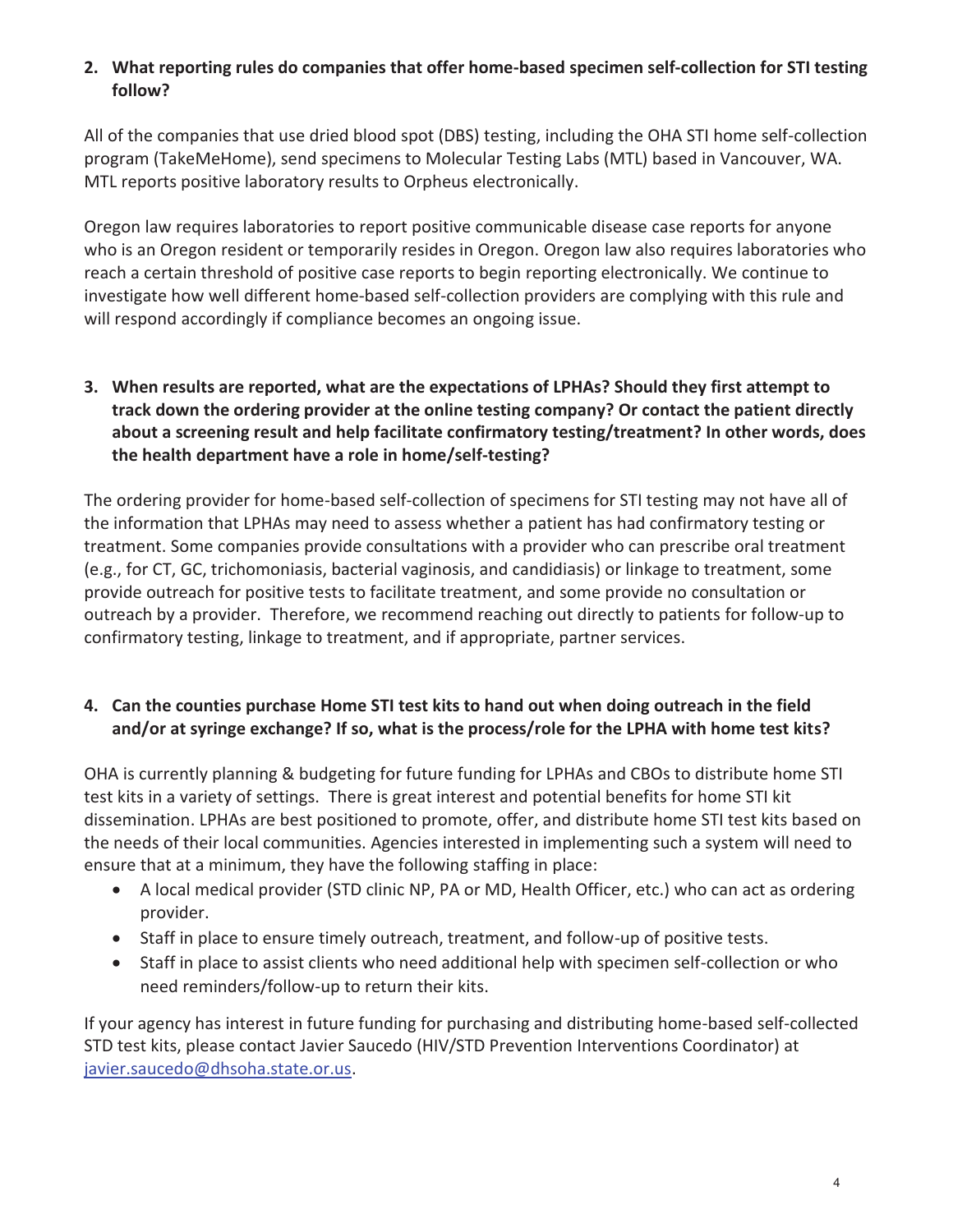### **Take Me Home**

Take Me Home (TMH) is a national platform for ordering and distributing self-test kits that helps public health departments offer access to HIV testing to those who might be hesitant to walk into a clinic. The kits are promoted by dating apps and customized with local resources/care information.

OHA has launched two TMH services. The first provides rapid HIV at-home testing and the other provides mail-in self-collected STI tests. For more information on TMH visit: takemehome.co.

Current data on uptake of TMH in Oregon can be accessed at our online dashboard at: oregon.gov/oha/PH/DISEASESCONDITIONS/HIVSTDVIRALHEPATITIS/Pages/countyleveldata.aspx

**TMH rapid HIV at-home test program** – offers a rapid HIV self-test utilizing the OraQuick In-Home HIV Test, an FDA approved test which allows an individual to complete the entire testing process in their home (or other private location), including interpretation of the test result. The test requires an oral sample and produces a result in 20 minutes. Individuals receive information in their test kits about what to do in the case of a positive result. This includes information on how to obtain a confirmatory test at a local clinic as well as links to geo-targeted testing and care services. All users receive basic information about STI testing, PrEP, condoms, and U=U.



#### **Sample collected in HIV Test**

#### **Sample Type: Oral Fluid**

Human Immunodeficiency Virus (HIV)

**THM home-based STI self-collection-** STI testing includes 3-site (genital, rectal, pharyngeal) chlamydia and gonorrhea, syphilis, HCV, and HIV (ordered under a medical order by a licensed provider) which allow an individual to collect specimens in their home (or other private location) to be mailed to a laboratory that processes the test and reports the test result to the ordering provider. The participant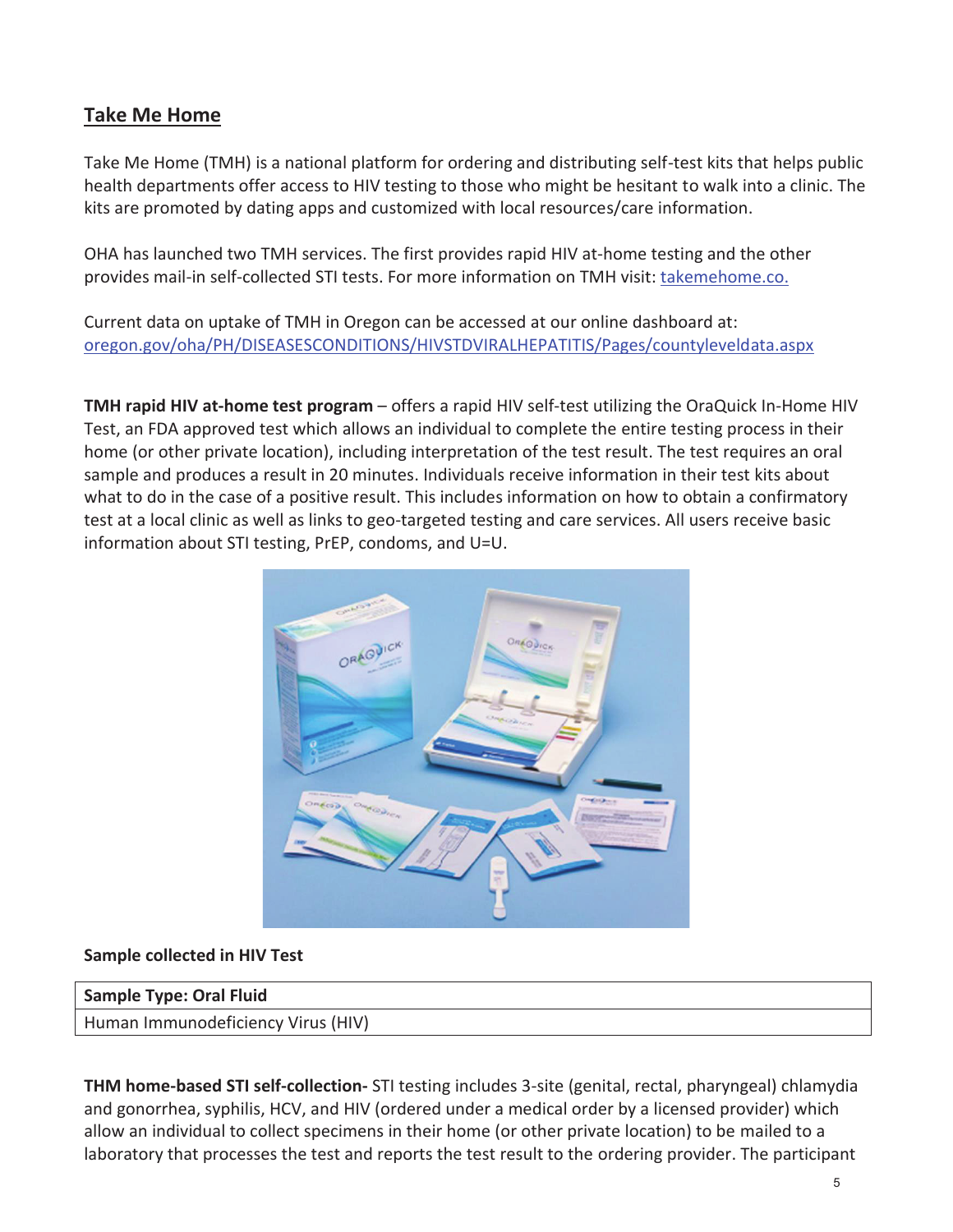can access their test results through a secure self-service results portal. Participants with positive test results are encouraged to receive follow-up locally and are provided with links to geo-targeted testing and treatment/care services. All users receive basic information about STD testing, PrEP, condoms, and U=U. All positive results are automatically reported to the LPHA via Orpheus.



### **Samples and STI testing:**

| <b>Sample Type: Urine</b>                 |
|-------------------------------------------|
| Chlamydia trachomatis (CT)                |
| Neisseria gonorrhea (GC)                  |
| <b>Sample Type: Dried Blood Spot Card</b> |
| <b>Hepatitis C Virus Antibody</b>         |
| Human Immunodeficiency Virus (HIV)        |
| Syphilis EIA                              |
| <b>Sample Type: Oral Swab</b>             |
| Chlamydia trachomatis (CT)                |
| Neisseria gonorrhea (GC):                 |
| <b>Sample Type: Anal Swab</b>             |
| Chlamydia trachomatis (CT)                |
| Neisseria gonorrhea (GC)                  |

### **1. Who is the ordering provider for TMH tests, and what is their role in following up on results and referring patients for confirmatory testing?**

HIV/STD/TB section Medical Director, Tim Menza, MD, PhD, is the ordering provider for all TMH STI home self-collected tests. Before MTL was reporting results electronically, as the ordering provider he followed up with LPHAs on all positive tests and created Orpheus cases. Now that MTL is reporting electronically, the LPHA is responsible for follow-up of positive tests and treatment or referrals to treatment, as is standard with other reportable STDs. Dr. Menza is also the ordering provider for the TMH HIV self-testing program. Rapid HIV testing performed at home is not reported to Orpheus;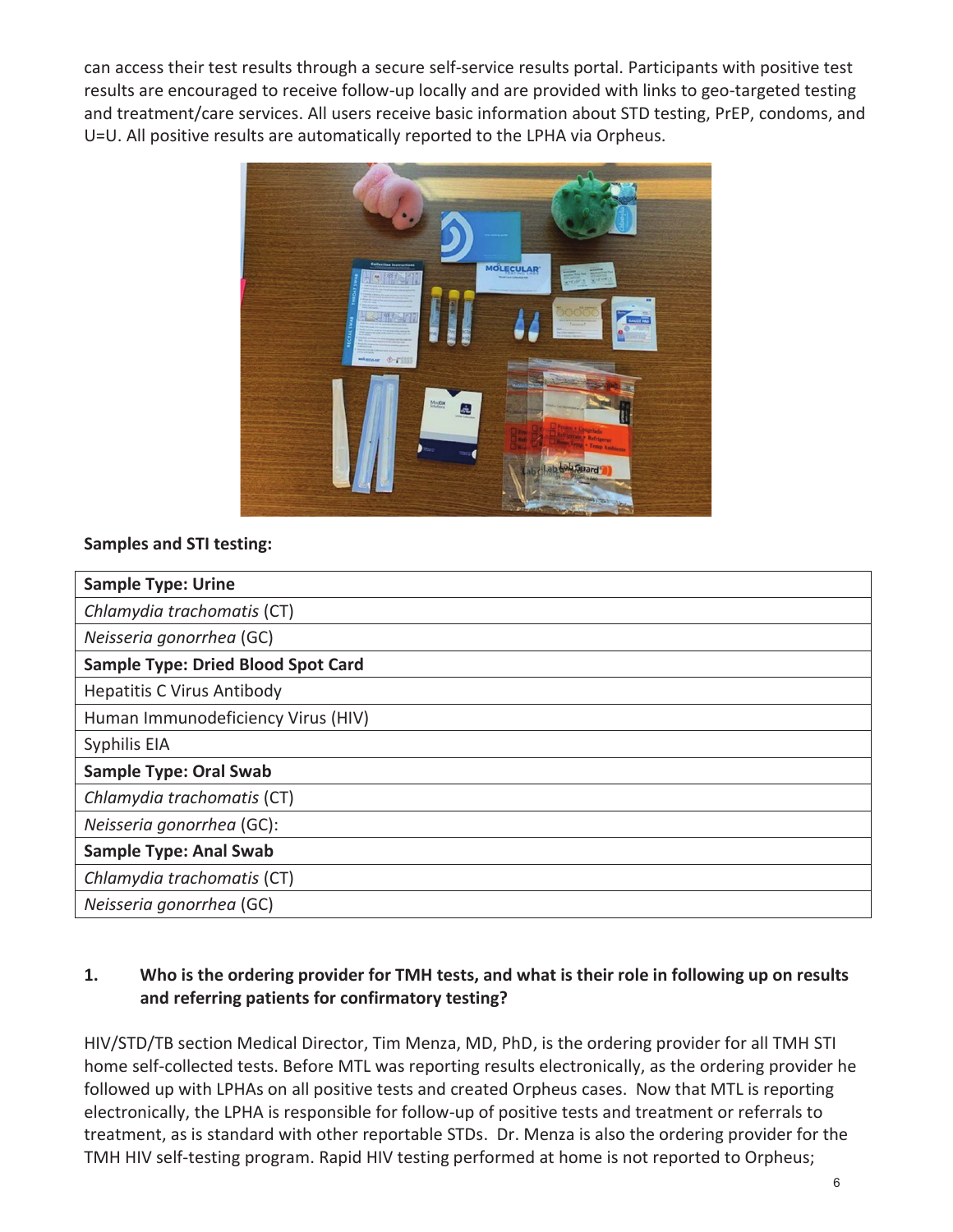however, LPHAs may receive phone calls from clients with a positive rapid home tests for advice on next steps, confirmatory testing, and care linkage.

| <b>Collection Date:</b>  | 06/08/2021                         | <b>List of Results</b>                                                                               |        |
|--------------------------|------------------------------------|------------------------------------------------------------------------------------------------------|--------|
| <b>Report Date:</b>      | 06/22/2021                         | Specimen Date: 6/8/2021 Lag: 9 days                                                                  |        |
| Specimen Type: oral swab |                                    | Specimen Type/Site: oral swab                                                                        |        |
| <b>Test Type:</b>        | Neisseria gonorrhoeae              | Order: N gonomhoea DNA XXX QI NAA+probe                                                              |        |
| <b>Result:</b>           | Detected                           | Test: N gonomhoea DNA XXX QI NAA+probe<br>Detected                                                   |        |
| Interpretation:          | Interpretation                     | <b>ANGELES</b><br>Notes: This message was created from an CSV that was                               |        |
| <b>Accession ID:</b>     | Accession ID                       | provided to OPHD. Contents were mapped by OR ELR. Oral<br>Swab Expedited partner therapy received: U |        |
| Pathogen:                | 300                                | <b>DESCRIPTION</b><br>************************<br>--------- Additional Notes ---------               |        |
| OSPHI:                   | OSPHL                              | This message was created from an CSV that was provided to<br>OPHD. Contents were mapped by OR ELR.   |        |
| Units:                   | <b>Units</b><br>Add Lab (same day) | Oral Swab<br>Expedited partner therapy received: U *****                                             | $\sim$ |

**Example of ELR from MTL for a self-collected STI test:**

#### **Example of ELR from MTL for a dried blood spot test:**

| <b>Collection Date:</b> | 06/16/2021                      | <b>List of Results</b>                                                                           |
|-------------------------|---------------------------------|--------------------------------------------------------------------------------------------------|
| <b>Report Date:</b>     | 06/23/2021                      | Specimen Date: 6/16/2021 Lag: 7 days                                                             |
|                         | Specimen Type: Dried blood spot | Specimen Type/Site: Dried blood spot specimen                                                    |
| <b>Test Type:</b>       | Treponema pallidum              | Order: T pallidum IgG+IgM Ser QI IA                                                              |
| <b>Result:</b>          | Reactive                        | Test: T pallidum IgG+IgM Ser QI IA                                                               |
| Interpretation:         | Interpretation                  | Reactive<br><b>AMARIN</b><br>Notes: This message was created from an CSV that was                |
| <b>Accession ID:</b>    | Accession ID                    | provided to OPHD. Contents were mapped by OR ELR. Blood<br>Expedited partner therapy received: U |
| Pathogen:               | 700                             | -----<br><b>Motes Additional Notes </b>                                                          |
| OSPHL:                  | <b>OSPHL</b>                    | This message was created from an CSV that was provided to                                        |
| Units:                  | Units.                          | OPHD. Contents were mapped by OR ELR.<br>Blood                                                   |

#### **2. How do participants learn they have a positive result if they participate in the THM STI testing program?**

Below are examples of messages participants receive when logging into the TMH system to retrieve their results. Participants are directed to the CDC's HIV and STD geo-locator services finder and OHA HIV and STD Prevention websites for information and resources on further testing and treatment. Participants are also reminded that a local health department staff person may follow-up with them regarding their positive result and the need for additional testing or treatment.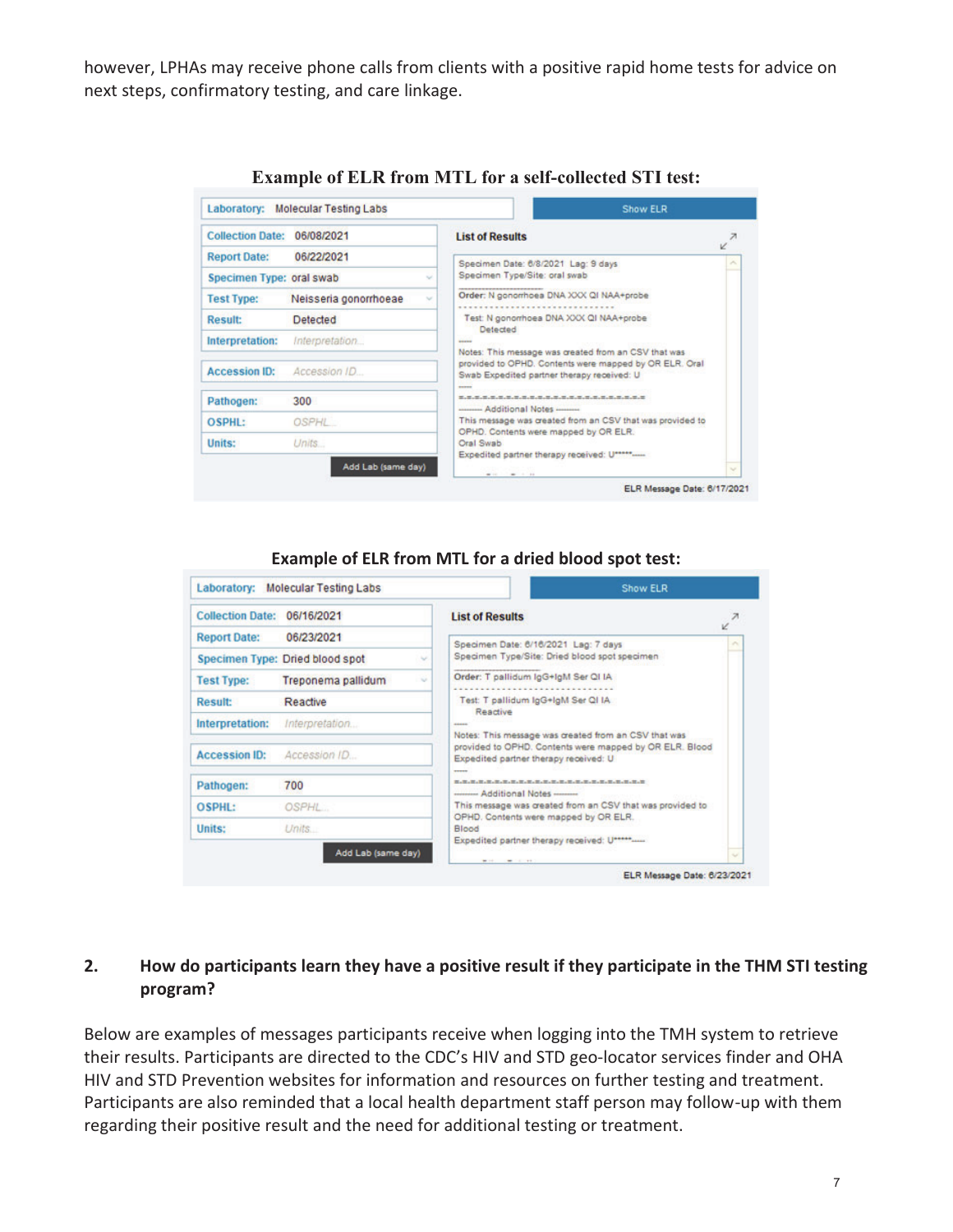# **RESULT DETAILS**

#### CHLAMYDIA

You have tested positive for Chlamydia. This infection is quite common and can be easily treated. You can get more information about Chlamydia here. It is recommended not to have sex for 7 days, or, if you have a 7-day treatment, until your treatment is completed, as you could pass Chlamydia to your partner.

# **RESULT DETAILS**

#### GONORRHEA

You have tested positive for Gonorrhea. This infection is quite common and can be easily treated. You can get more information about Gonorrhea here. It is recommended not to have sex for 7 days, or, if you have a 7-day treatment, until your treatment is completed, as you could pass Gonorrhea to your partneR.

| <b>RESULTS</b><br>PROCESSED ON DECEMBER 17, 2020                                                                                                                        |                                          |
|-------------------------------------------------------------------------------------------------------------------------------------------------------------------------|------------------------------------------|
| <b>GONORRHEA (URINE)</b>                                                                                                                                                | <b>NEGATIVE</b>                          |
| CHLAMYDIA (THROAT)                                                                                                                                                      | <b>NEGATIVE</b>                          |
| <b>SYPHILIS</b>                                                                                                                                                         | <b>QUANTITY NOT</b><br><b>SUFFICIENT</b> |
| <b>HEPATITIS C VIRUS (HCV)</b>                                                                                                                                          | NON-REACTIVE                             |
| <b>GONORRHEA (RECTAL)</b>                                                                                                                                               | <b>NEGATIVE</b>                          |
| CHLAMYDIA (RECTAL)                                                                                                                                                      | <b>NEGATIVE</b>                          |
| CHLAMYDIA (URINE)                                                                                                                                                       | <b>NEGATIVE</b>                          |
| HUMAN IMMUNODEFICIENCY VIRUS (HIV)                                                                                                                                      | <b>FOLLOW-UP</b><br><b>NEEDED</b>        |
| <b>GONORRHEA (THROAT)</b>                                                                                                                                               | <b>NEGATIVE</b>                          |
| $\triangle$<br>Additional follow-up is needed.<br>Click here for more information.<br>You may be contacted by your local health department for<br>additional follow-up. |                                          |

#### **3. Does the syphilis part of the DBS test reflex to an RPR if it is positive?**

No, the DBS only offers a treponemal-specific test (EIA) for syphilis. An individual who tests positive for syphilis with DBS must be offered additional syphilis testing including an RPR for appropriate staging and treatment. When initially ordering a test through TMH, users are asked about prior syphilis infection. If they indicate they have previously had syphilis, the syphilis option is not included in their testing package.

#### **4. Are there tools available for individuals who may be unfamiliar with self-collection?**

The TMH website includes an array of instructional videos on self-collection for users at takemehome.org/instructional-videos/.

The TMH website also includes an extensive frequently asked questions section at takemehome.org/faqs/.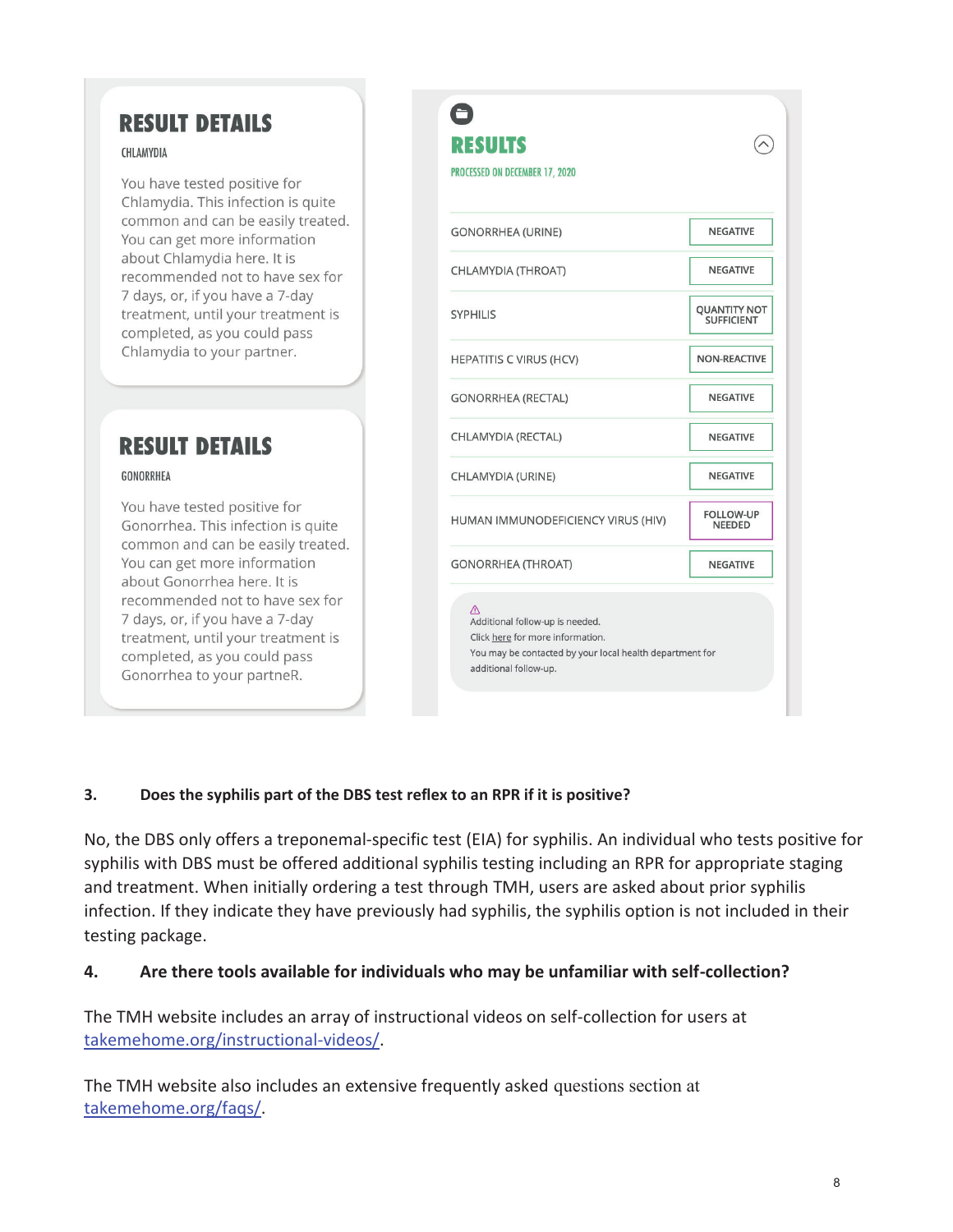#### **5. What is the immediate plan for TMH STI testing program?**

The STI testing arm of Take Me Home will remain in a pilot stage with limited availability through the beginning of 2022. There may be short periods when users are unable to access the STI home test kit feature on the TMH website as availability of kits is temporarily removed as an option during periods of heavier advertising on apps such as Grindr. This is done in order to avoid depleting our stock of kits in the pilot. LPHA promotion of this testing program will become possible upon additional evaluation and funding in 2022. Right now, only the HIV oral fluids self-testing program is being advertised more widely given its more robust funding.

#### **6. Will there be an evaluation of the STI pilot to improve home testing?**

An evaluation of the pilot phase of the TMH home-based self-collection of specimens for STI testing is ongoing. We are evaluating the program with the following metrics: uptake, return rate positivity rates, and overall participant feedback evaluation.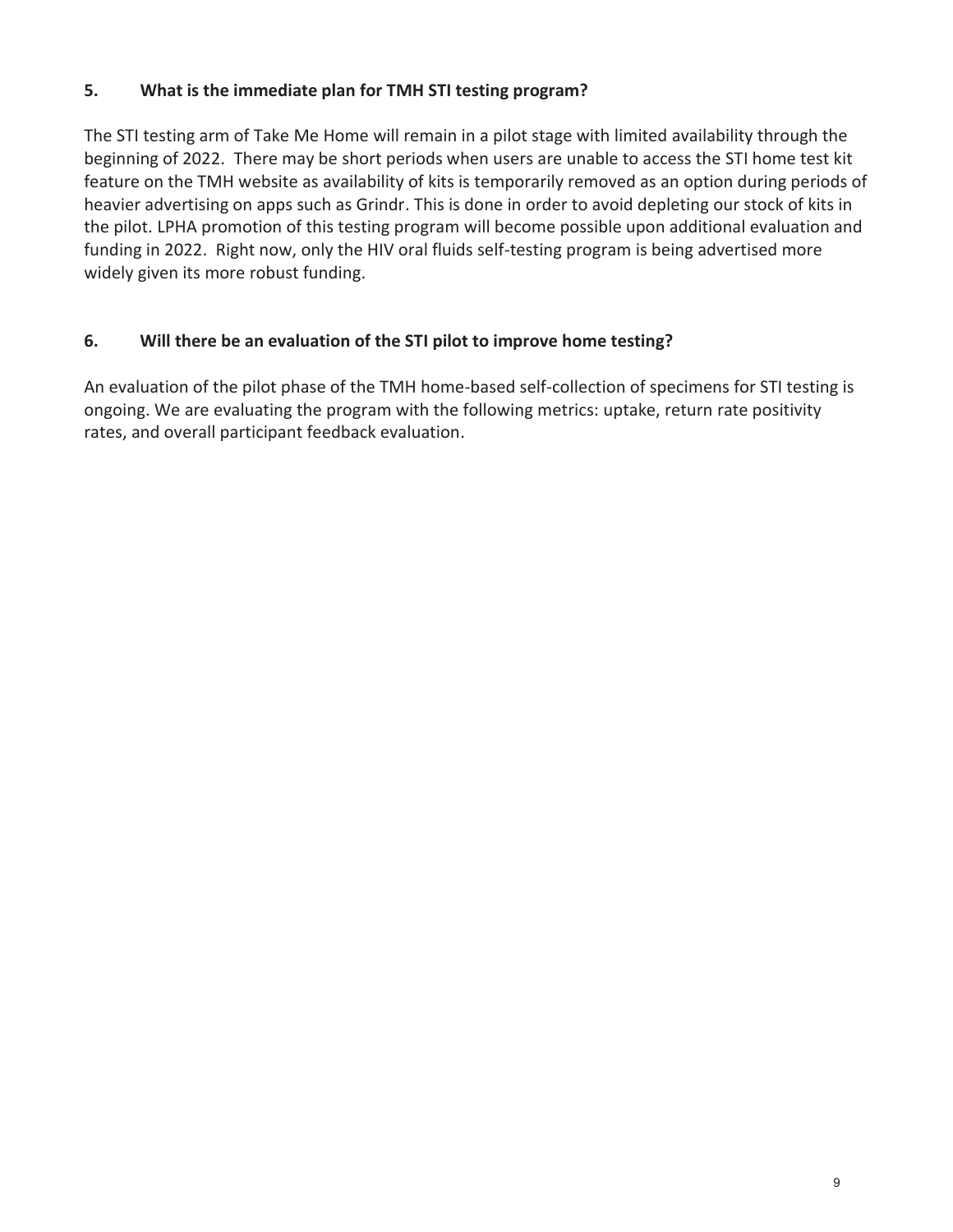# **Outreach Dried Blood Spot (DBS) Testing**

### **1. What tests are included in DBS testing?**

HIV, Hepatitis C antibody, and syphilis EIA.

## **2. Should someone with a previous syphilis infection be offered DBS testing for syphilis?**

DBS testing for syphilis should not be conducted for individuals who report a previous syphilis infection. It is a treponemal-specific syphilis assay and cannot differentiate between a prior treated infection and a new one. The individual should be offered a standard blood draw for a syphilis RPR.

### **3. Does the syphilis part of the DBS test reflex to an RPR if it is positive?**

No, the DBS only offers a treponemal-specific test (EIA) for syphilis. An individual who tests positive for syphilis with DBS must be offered additional syphilis testing including an RPR for appropriate staging and treatment.

## **4. Where is DBS being utilized currently?**

The Oregon LPHAs currently approved to order and administer DBS testing are Multnomah, Washington, and Lane.

### **5. Why have we not seen more uptake of DBS?**

DBS testing is predominantly focused on the diagnosis of HIV, HCV, and syphilis in resource-limited settings and among certain populations including pregnant women, people who use drugs, people experiencing houselessness and people involved in the criminal justice system. Overall, there has been a slower start and implementation due to the local administrative burden of starting such an outreach testing program that requires approval of protocols and procedures and staff training. Furthermore, COVID-19 shuttered many outreach programs limiting its implementation.

## **6. What does it take to do DBS testing?**

In order to administer DBS, LPHAs/CBOs need to have protocols and processes related to the following in place:

- Staff training on conducting DBS testing, including relevant safety precautions.
- Handling and shipping specimens to the MTL lab in Vancouver, WA, along with a system in place for data entry using the MTL electronic lab interface.
- Notification of individuals with positive test results, and for conducting follow-up testing or administering treatment as needed.

## **7. Is DBS being tracked/evaluated?**

An evaluation of DBS is ongoing. We are evaluating the program with the following metrics: uptake and HIV, treponemal EIA, and HCV positivity rates.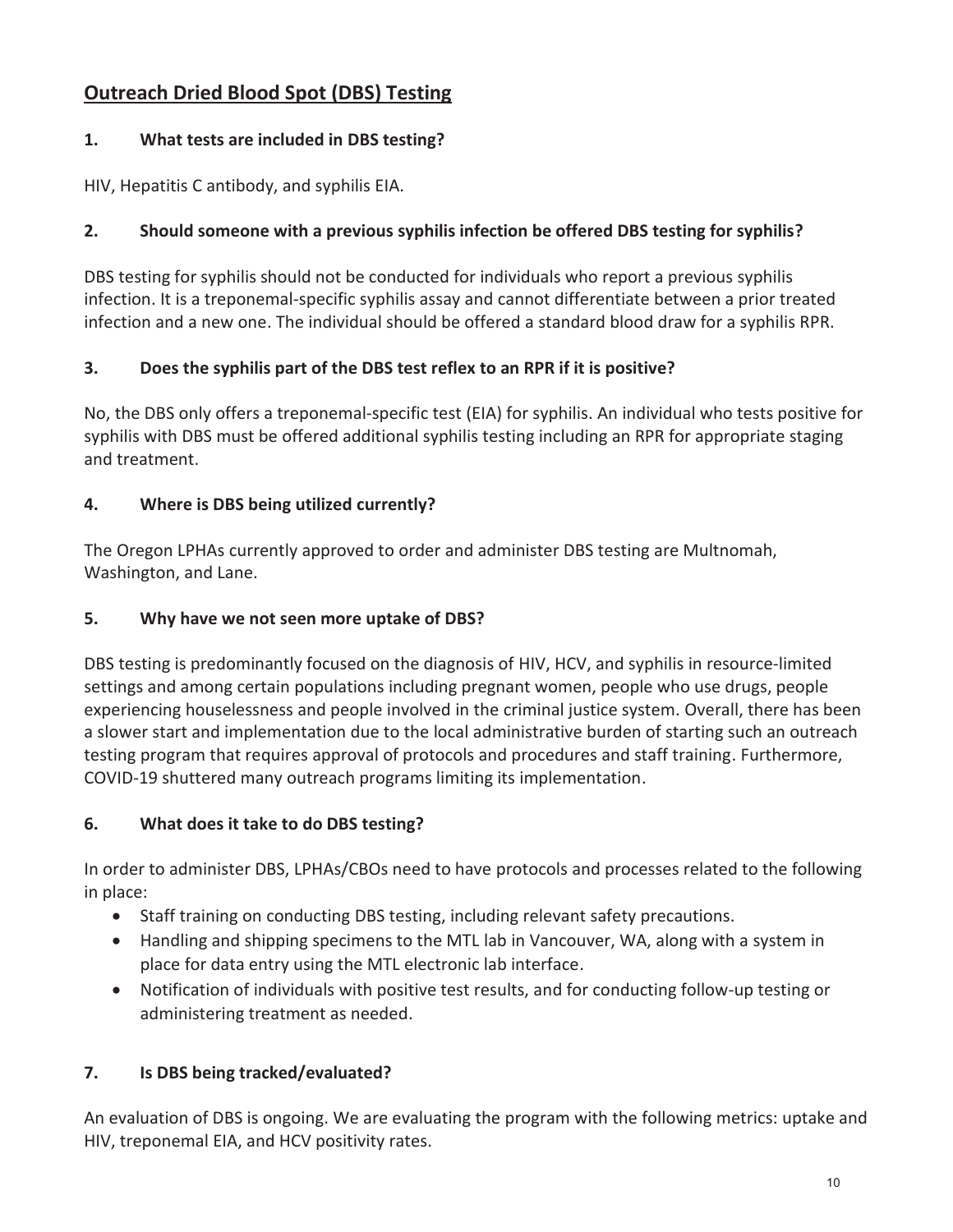#### **8. What are the funding constraints around DBS?**

Funding has been primarily through the use of state general funds; past reductions on these funds have affected this program. Future CDC funding will allow for the expansion to counties seeking to implement DBS.

#### **9. Are we encouraging more partners to use DBS? I'm interested in adopting DBS testing and would like to be considered for future expansion of DBS.**

There have been several counties who have expressed in utilizing DBS. We are in the process of creating technical assistance and guidance to assist in implementation process of DBS. If your agency has interest in being added as a site for future DBS expansion efforts, please contact Javier Saucedo (HIV/STD Prevention Interventions Coordinator) at javier.saucedo@dhsoha.state.or.us.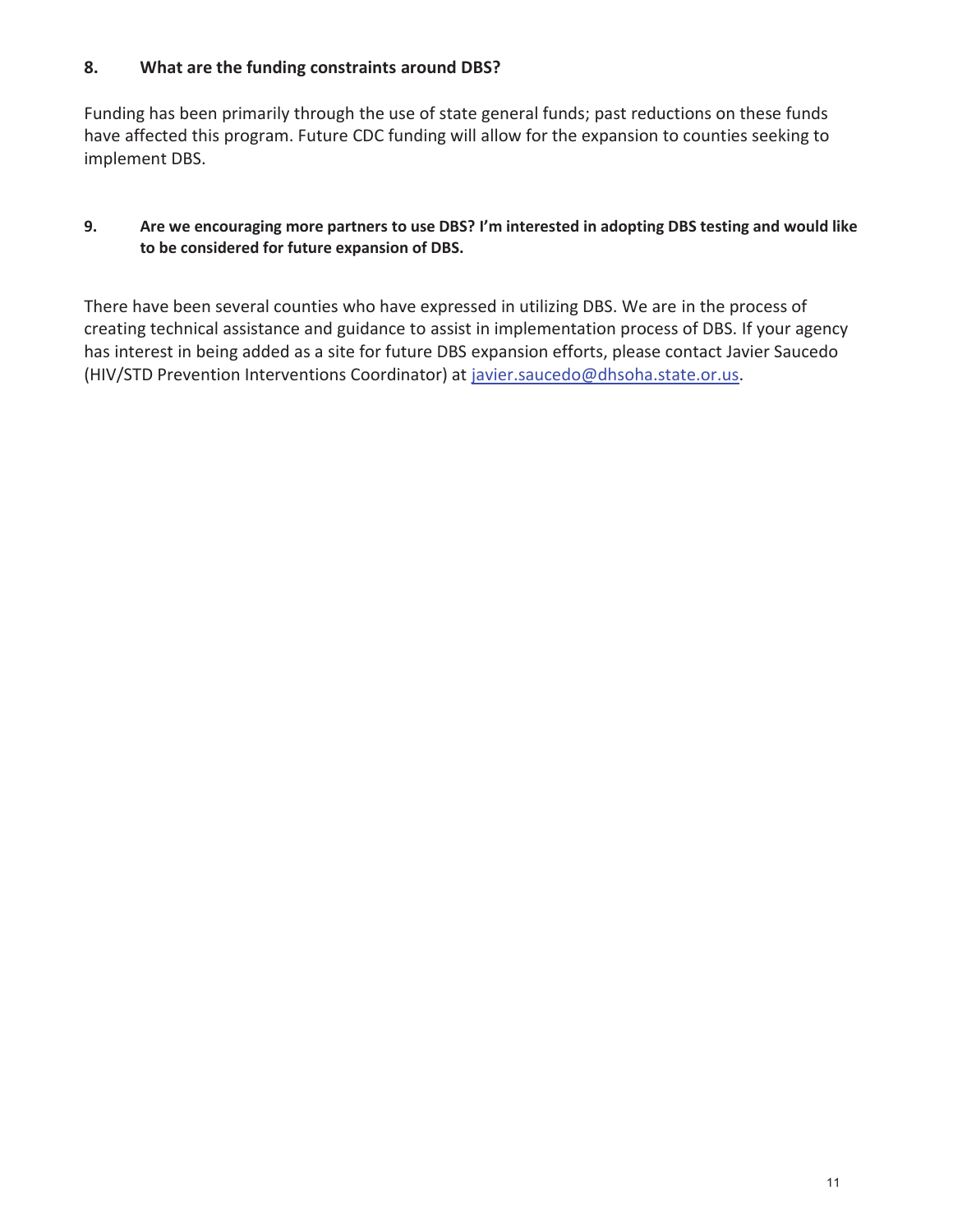## **Rapid Syphilis Testing**

#### **1. What funding can be used to purchase rapid syphilis tests (RST)? What are the funding constraints?**

In Fall 2021 we are adding RST to our rapid testing reimbursement program which allows LPHAs to be reimbursed for the purchase of rapid testing technology. At this time, this is the only funding source from OHA which can be used to pay for these tests.

### **2. Can LPHAs use rapid syphilis tests and provide them to jails, drug treatment centers, homeless outreach services, etc.?**

Yes, RST is effective within these populations and settings where syphilis is new and will generally indicate an active, untreated infection, including pregnant women, people who use drugs, people experiencing houselessness and people involved in the criminal justice system. Please refer to OHA Rapid Syphilis Testing Guidance.

### **3. If we encourage partners to increase rapid syphilis testing, what are the expectations of LPHAs to follow up on results with patients and facilitate confirmatory testing and treatment?**

It is highly encouraged to have treatment available at the time of rapid testing, draw blood for confirmatory testing and arrange for treatment on the spot. Alternatively, provide transportation to a clinic that can provide confirmatory testing and treatment after a positive rapid test. Confirmatory testing should be routine for positive rapid results. Please refer to OHA Rapid Syphilis Testing Guidance.

### **4. Are there any plans for us to pilot the Chembio combination HIV/Syphilis rapid test (DPP HIV-Syphilis)? Will OHA provide funding to purchase these kits?**

The DPP HIV-Syphilis rapid test has been approved by the FDA but has not received a CLIA-waiver which is necessary for the test to be administered by non-laboratory staff. We are in communication with Chembio and have received pricing and information regarding their dual rapid test. We will fund the purchase DPP HIV-Syphilis rapid test once the test receives CLIA-waiver.

For the time being the Syphilis Health Check is the only CLIA-waved rapid syphilis testing option.